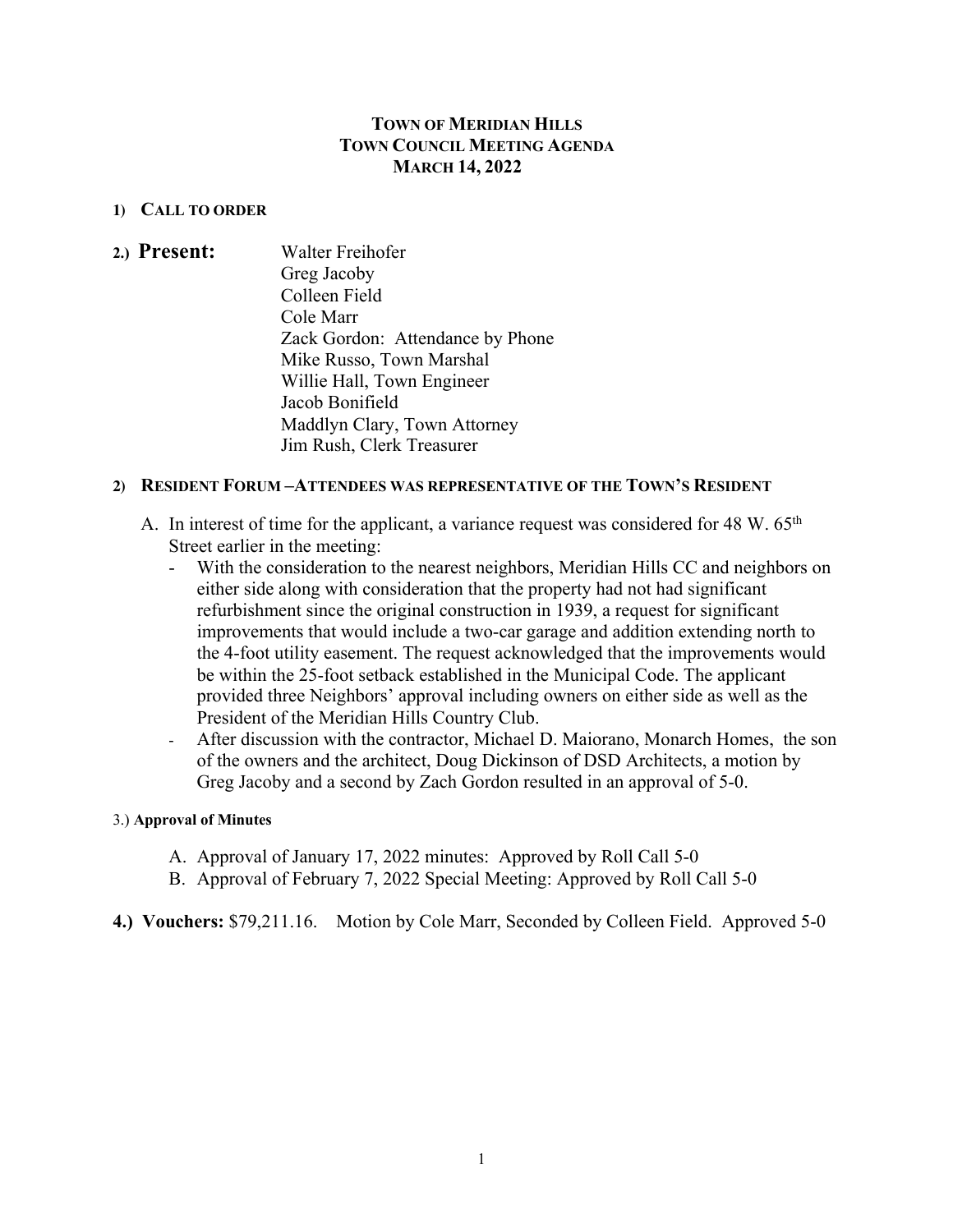# **5.) REPORT OF TOWN ATTORNEY:**

- A. Town Attorney Jacob Bonifield reported that no progress had been made on the Municipal Code. However, President Freihofer requested that an objective of having positive proposals for the May 9, 2022 meeting.
- B. Maddlyn Clary, Attorney attended the Council meeting to answer any questions on the American Rescue Plan ordinance. With a motion from Cole Marr and a second from Greg Jacoby, the Council passed the ordinance 5 to 0.
- C. C/T requested that Town Attorney provide Ordinance and Resolutions numbering from their records.

# **6.) POLICE REPORT: REPORT FILED ON LINE**.

A. IN ADDITION TO THE POSTING THAT WAS MADE BY MARSHAL RUSSO, TOWN MARSHALL RUSSO UPDATED THE COUNCIL ON THE RECENT NOTIFICATION FROM THE INDIANAPOLIS POLICE DEPARTMENT INDICATING THAT TRANSPORTING OF PRISONERS WOULD, IN FACT, BE AVAILABLE. HOWEVER, IT BROUGHT UP A DISCUSSION ON FUTURE NEEDS OF THE TOWN'S VEHICLES. NO RESOLVE WAS CONCLUDED BUT RENEWED THE NEED TO DISCUSS FURTHER.

# **7.) REPORT OF TOWN ENGINEER (SEE PROJECT INVENTORY)**

- A. Updated the Council on the Town's work inventory
- B. Hall discussed potholes at that needed addressing.
- C. Hall indicated that he would be reaching out to Indianapolis DPW to resolve the final tally for the highway miles for which the Town is responsible. mi
- D. Hall indicated that he had met with Eric and Lauren Roberts to discuss the drainage issues in their front lawn.

### **8.) Clerk Treasurer Report**

- A. CT requested that all Councilors sign the vouchers prior to leaving.
- B. CT reported that the Liberty Mutual's Worker's Compensation Audit had been completed.
- C. IND 100 R report: Name, Address and compensation of Town Employees had been completed.
- D. Service Providers had been requested to be addressed for the March 2022 Council meeting.
- E. Public notice for 2022 Town Meetings: Filed with IBJ and Indy Star.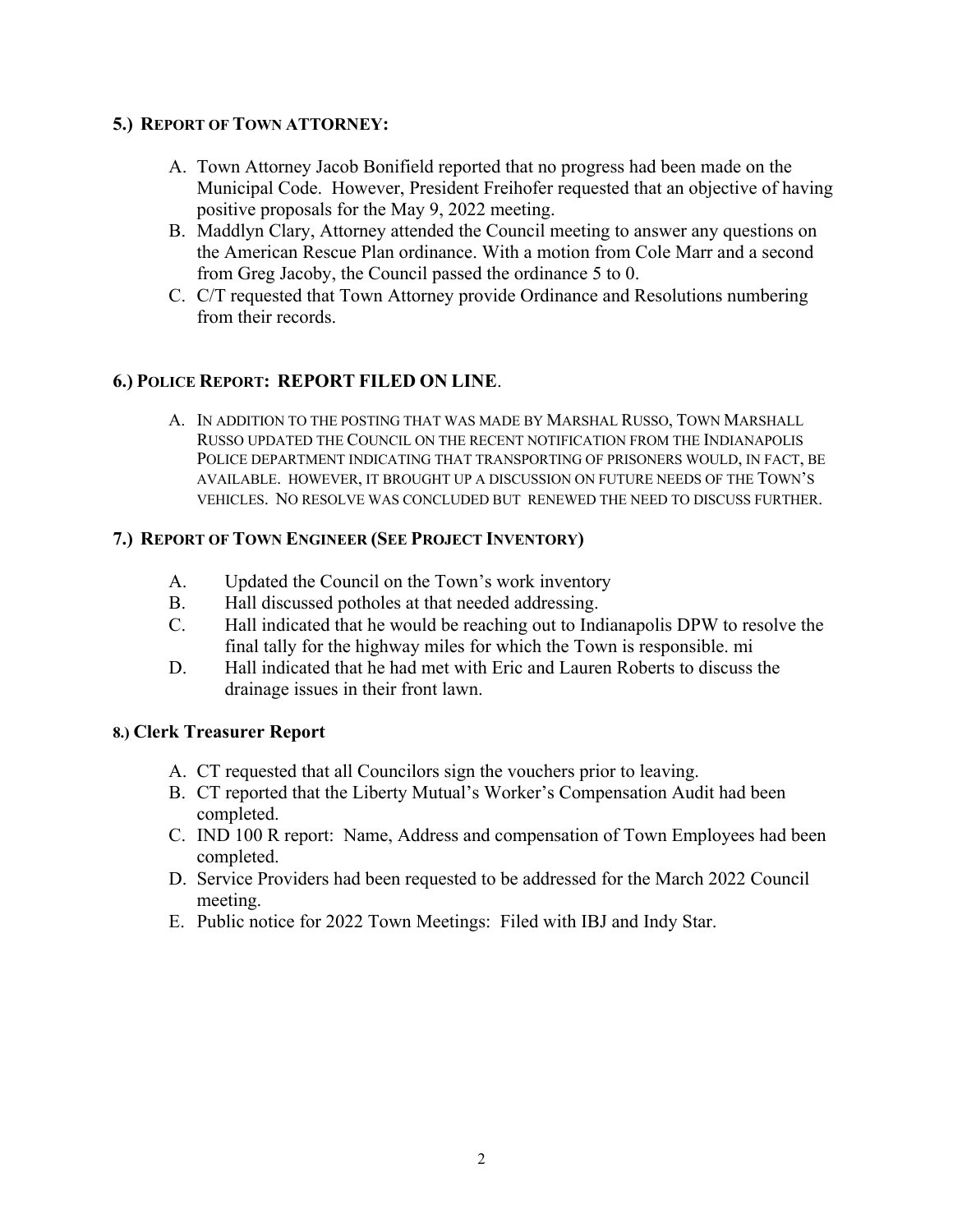## **9.) Service Agreements:**

**A. Save A Tree:** Approved May 2021

**B. Crossroad Engineers:** Approved January 2021. Proposal to be recommended for approval May. 2022 through January 2023

**C. Dentons Bingham Greenebaum LLP:** Requested increase to \$3,000 per month from \$2,000. Motion from Greg Jacoby, and seconded by Colleen Field, motion passed with agreement that itemized invoices would be submitted to the Town.

**D.** AWR Trucking: Approved December 2021. Discussion regarding the large costs of snow removal included specifics about the one large \$31k invoice. C/T indicated that he would research the invoice and report back to the Council.

**E.** Hedgeclippers: Service Agreement was approved November 2021 through November 2022.

**F.** LWG CPAs, Service Agreement was approved December 2021 through December 2022.

## **10.) REQUESTED APPROVALS: PRESIDENT FREIHOFER REQUESTED THAT THESE APPROVALS BE TABLED UNTIL THE MAY COUNCIL MEETING.**

- A. 2022 INTERNAL CONTROLS
- B. 2022 ADA POLICY
- C. 2022 TITLE IX
- D. NOTICE FOR NON-DISCRIMINATION UNDER AMERICAN DISABILITIES

### **11.) NEW BUSINESS:**

**A. RESOLUTION (ORDINANCE?): AN ORDINANCE FOR THE TOWN OF MERIDIAN HILLS, INDIANA, ESTABLISHING THE ARP CORONAS VIRUS LOCAL FISCAL RECOVERY FUND (FUND #\_\_\_\_):** WITH SUGGESTIONS FROM JIM HIGGINS TO INCLUDE IN THE ORDINANCE LANGUAGE THAT INCLUDED 'THE TOWN SHALL ONLY APPROPRIATE AND USE THE FUNDS TO COVER EITHER THE (A) STANDARD ALLOWANCE FOR REVENUE LOSS OF TEN MILLIONS DOLLARS (\$10,000,000) OR (B)THE FULL REVENUE LOSS OF THE TOWN, WHICH IS CALCULATED USING THE COSTS INCURRED BY THE TOWN BY DECEMBER 31, 2024, FOR THE FOLLOWING AS DESCRIBED IN THE ORDINANCE WITH FOUR OPTIONS. THE RESOLUTION (ORDINANCE ?)WAS APPROVED 5-0 AFTER A MOTION FROM COLE MARR AND A SECOND FROM GREG JACOBY.

B. **ORDINANCE: (CORRECTIVE ACTION) AUTHORIZING THE TOWN OBTAINING AND USE OF A TOWN CREDIT CARD FROM NATIONAL BANK OF INDIANAPOLIS**. THIS WAS APPROVED BY THE COUNCIL IN 2020 WITHOUT AN ORDINANCE PER THE REQUIREMENT OF THE STATE BOARD OF ACCOUNTS.

C. ) **ACKNOWLEDGEMENT THAT A REQUEST FOR ADJUSTED APPROPRIATIONS WILL BE ON THE AGENDA FOR THE MAY 9, 2022 COUNCIL MEETING**.